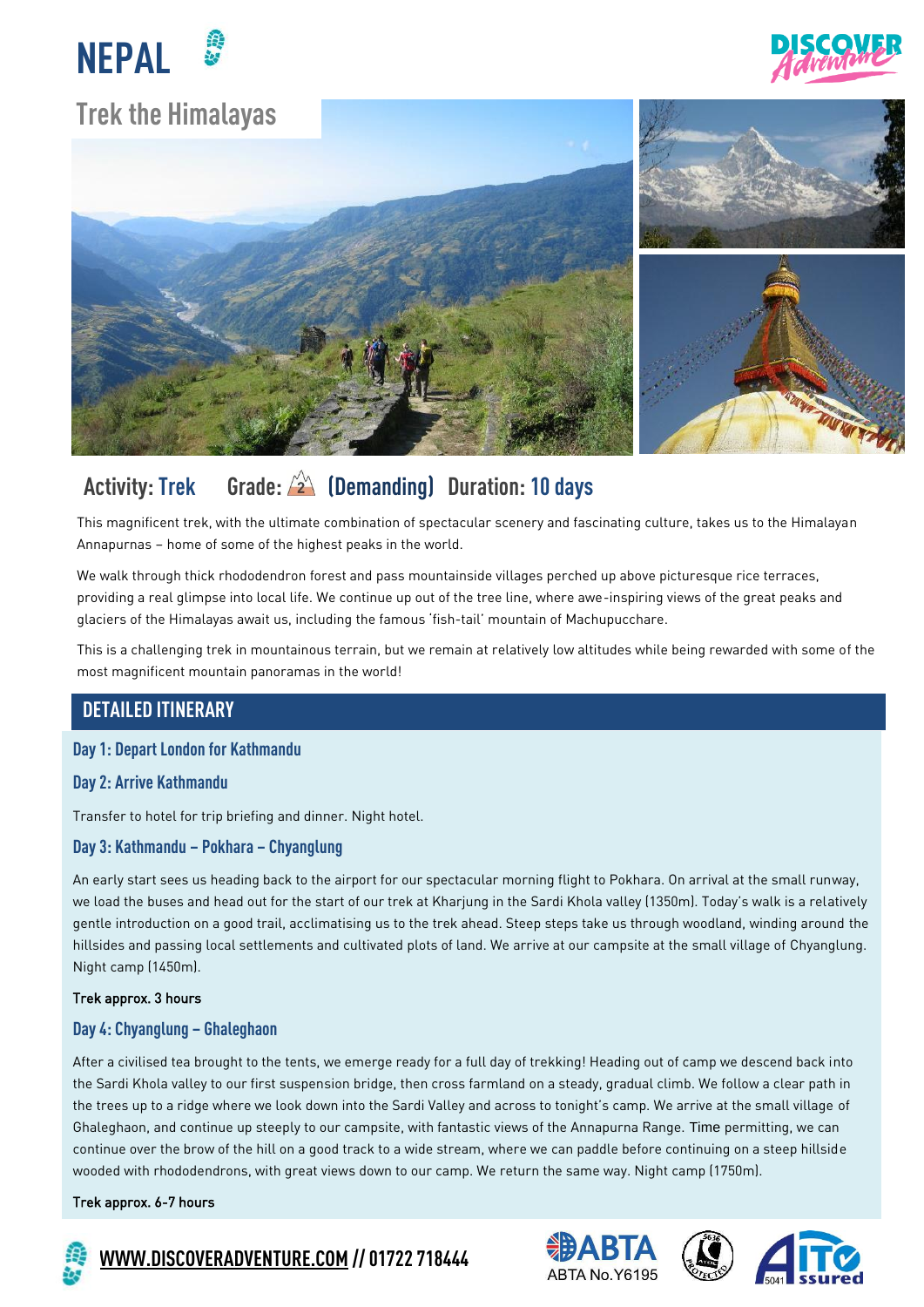

### **DETAILED ITINERARY(cont.)**

#### **Day 5: Ghaleghaon – Tara Top Bikes**

The early morning mountain views from our tents inspires us for the tough day ahead, which takes us higher through alpine meadows and rhododendron forests. The ascent starts as we leave camp, and we walk on steep stone steps which wind upwards along the wooded ridge. Trekking eastwards, the path levels out a little, but then takes us steeply up to the grassy wooded knoll of Tara Top (Starlight Top) where we are rewarded with a 360° view of most of the Annapurna Massif, including the monolithic hulk of Lamjung Himal and the famous fishtail peak of Machupucchare. The Himalayan foothills of central Nepal **Bike Repairs** drop away before us towards the Ganges and the Indian plains. We camp here, enjoying – in clear skies – a sunset like no other. Night camp (2800m). Eventuality so it is vital that you bike it is vital that you

#### Trek approx. 6-8 hours

#### **Day 6: Tara Top – Sikles – Parju**

Our day starts with the sight of the sun rising over the peaks, illuminating the spectacular views surrounding us. We head off along a trail that roughly follows the 2500m contour, taking us through shady rhododendron forest with overhanging mosses and lichens. Wild orchids hang from branches above us. We trek up to the mountain village of Sikles (2000m), famous for its fighting men, the Gurkhas, which come from this region. The village gives us a wonderful glimpse into life here in the mountains. Our path then takes us to the picturesque Gurung village of Parju, set before a backdrop of snowy peaks. We camp at the edge of the village in a large open area. Night camp (2030m).

#### Trek approx. 5-7 hours

#### **Day 7: Parju – Tanting**

Our destination today is the small village of Tanting, taking us back to the lower pastures. We start the day with a tough, long descent along a steep track that drops into the valley on steps and passes through forest – we lose almost 700m in altitude and it can be hard on the legs! We cross the river on a suspension bridge and come to terraced fields, where we stop for lunch at a lovely spot with great views of the mountains. If the weather is clear we can enjoy breathtaking views of Annapurna II with its huge icefall and glacier marking the origin of the Mardi Khola. The afternoon sees us gently ascending through more fields and



## **CHALLENGE GRADING**

Our trips are graded from Challenging (Grade 1) to Extreme (Grade 5).

This trek is graded Demanding (2). Main challenges lie in the steep, sometimes exposed terrain, with many sections of steps, and some long days.

Many factors influence the Challenge Grading, such as terrain, distances, climate, altitude, living conditions, etc. The grade reflects the overall trip; some sections will feel more challenging than others. Unusual weather conditions also have a significant impact, and not all people are tested by the same aspects.

Our grading levels are intended as a guide, but span a broad spectrum; trips within the same grade will still vary in the level of challenge provided.









**[WWW.DISCOVERADVENTURE.COM](http://www.discoveradventure.com/) // 01722 718444**